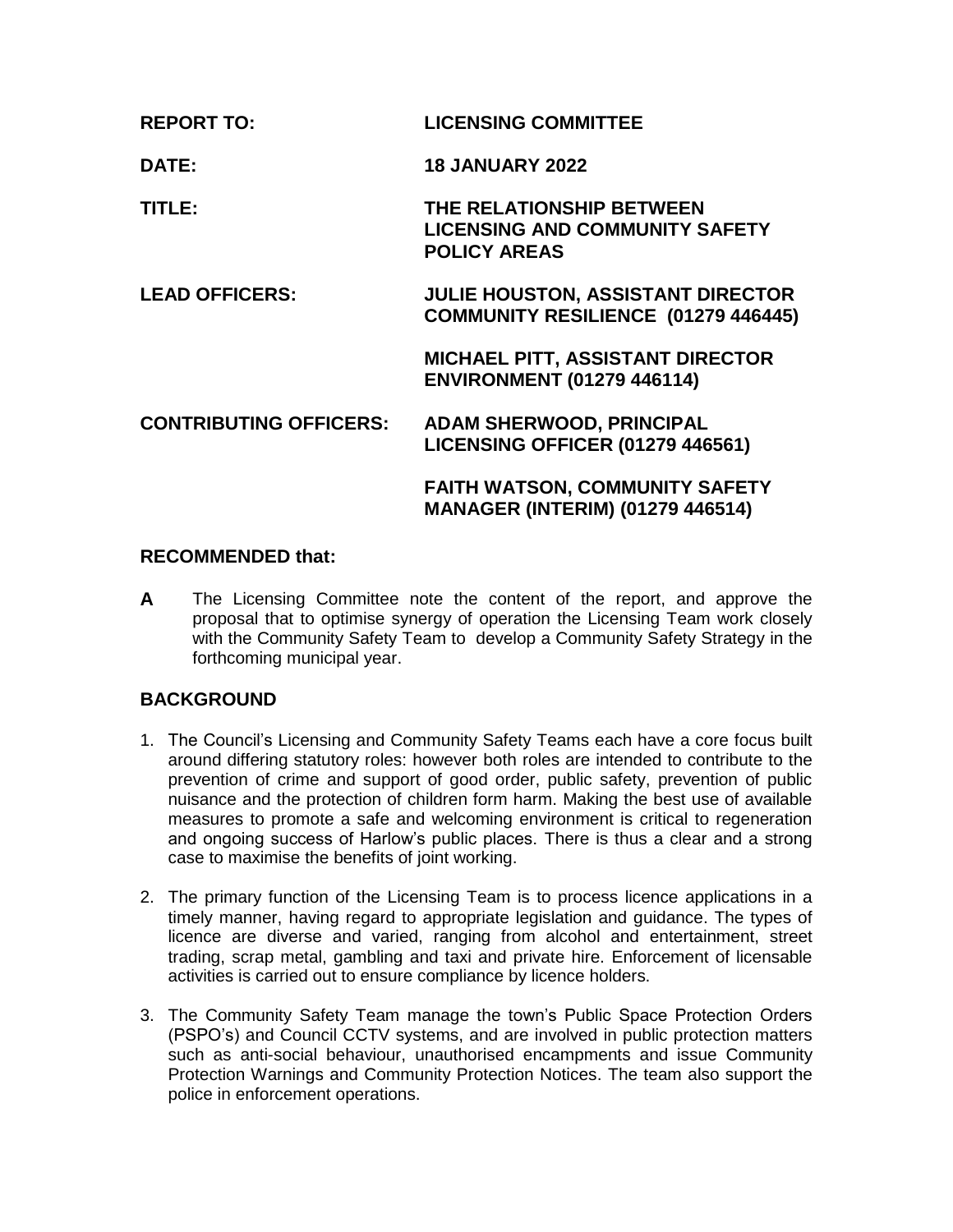4. The existing working relationship between the Licensing and Community Safety Teams is set out in the body of the report, and opportunities for the further strengthening of synergies are set out under Proposals below.

### **PUBLIC SPACE PROTECTION ORDERS (PSPOs)**

- 5. Where it is necessary the Community Safety Team develops and submits PSPOs for approval at the Council's Cabinet. Harlow currently has two PSPOs in place which cover the town centre and restrict ball games, alcohol consumption and cycling. The Licensing Team are included in any consultation on such orders, particularly with regard to alcohol consumption.
- 6. When the PSPOs were introduced in 2019, visits were conducted jointly by teams to raise awareness with local businesses that held a premises licence for the sale or supply of alcohol in the town centre.

## **COUNCIL CCTV SYSTEM**

7. The Data Controller for the Council's CCTV is the CCTV Technical Officer in the Community Safety Team. There are cameras at a number of locations in Harlow, with approximately two thirds in the town centre. CCTV information can be made available to the Licensing Team, should there be a legitimate and reasonable purpose for its use. CCTV may be used as part of any investigative work for complaints in relation to licenced activities.

### **TOWN CENTRE ENFORCEMENT**

- 8. The town centre in Harlow with its concentration of businesses, visitors and residents, demands a similar concentration of enforcement activity.
- 9. The Licensing Team manages the application and grant of any Street Trading licences in the town centre under Schedule 4 of the Local Government (Miscellaneous Provisions) Act 1982, as well as arranging trader's pitch rental contracts to support the Council's Regeneration Team. The team carries out routine compliance checks with traders under street trading law provisions.
- 10. Under the Pedlars Act 1871, police forces grant a Pedlar's licence to a person who travels and trades on foot from town to town to sell their goods, wares or merchandise. The Community Safety Team provides assistance to the Regeneration Team to ensure compliance for those acting under a Pedlar's licence or moving on persons without authorisation under a Pedlar's licence. Pedlars are not required to apply for a Street Trading licence provided that they remain mobile and do not occupy a static pitch.
- 11. The town centre is home to over 50 licensed premises, from supermarkets, restaurants, drinking establishments and off-licences. Premises may be inspected for compliance or following a complaint by the Licensing Team.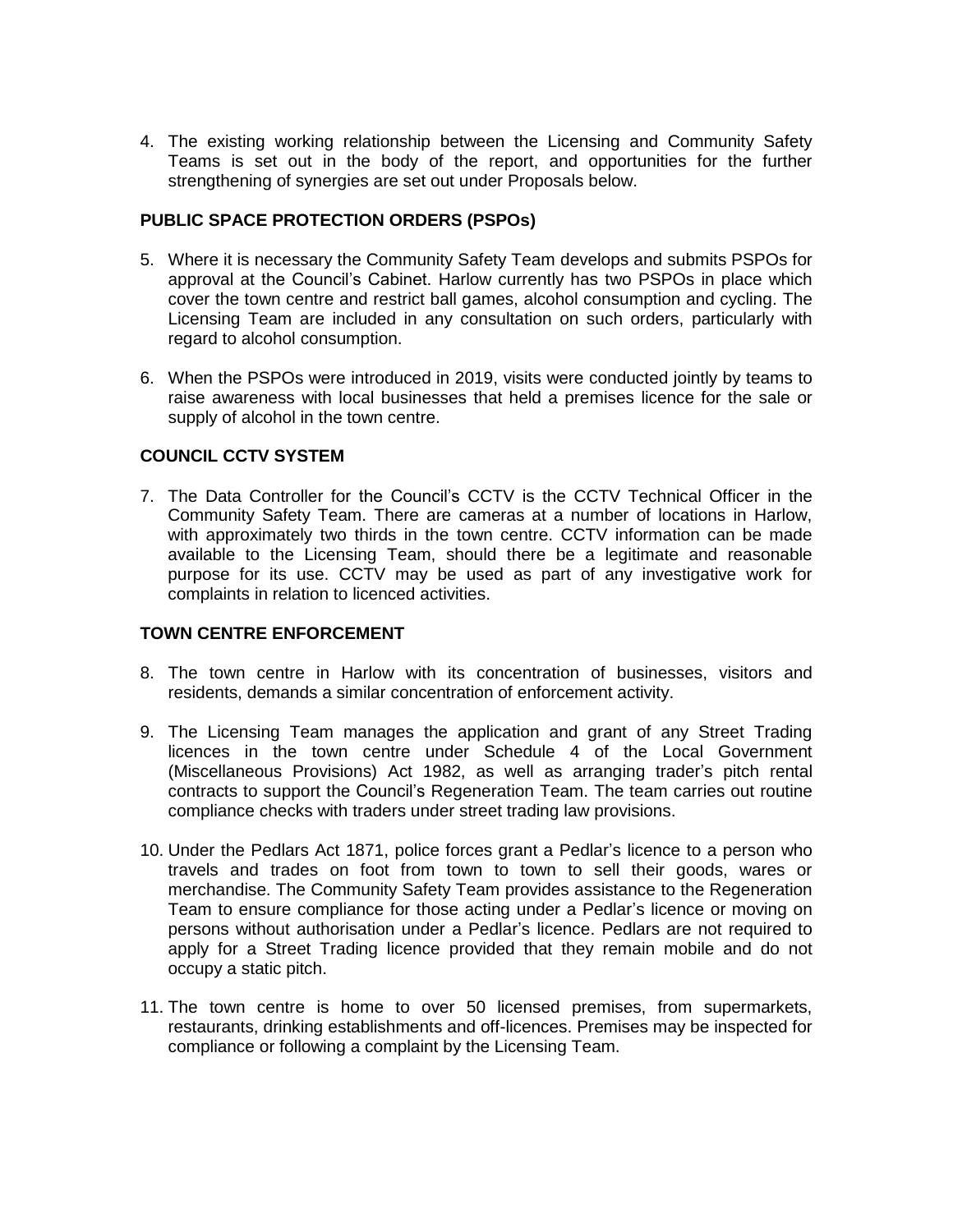# **WORKING WITH POLICE AND OTHER ENFORCEMENT AGENCIES**

## **Community Safety**

- 12. The Community Safety team has an important role to play in the community to improve quality of life, by making residents feel safer and provide reassurance in designated areas; the team achieves this by working with the community and partner agencies. The team makes presentations to the public and interested groups in order to provide responsible citizenship and attend community meetings to promote and support the development of residents associations and community groups.
- 13. The team engages with residents in tackling anti-social behaviour and fosters community spirit, pride and a sense of belonging, while also being a visual presence to deter anti-social behaviour and reduce the fear of crime. The team patrols all areas within the district of Harlow and enforces current legislation.
- 14. When required, team members may act as a professional witness and attend court in accordance with the Crime and Disorder Act and generally assist in reporting and investigating acts of anti-social behaviour.
- 15. Team members are required to attend training and achieve accreditation under the Community Safety Accreditation Scheme. The team must keep up to date with changes to relevant legislation so that it can be implemented effectively.

## **Licensing**

- 16. The Licensing Team works closely with Police Licensing Officers, Essex Police being the designated Responsible Authority under the Licensing Act 2003 for Crime and Disorder issues. Through police Licensing Officers, Essex Police are kept up to date with all applications and decisions. The Licensing Team has established good communication with their police counterparts regarding licensed premises and conduct joint visits together when complaints and issues arise.
- 17. The Licensing Team also communicates with the police through Common Law Disclosure information sharing about taxi and private hire drivers. Drivers are required to inform the Council of any substantive involvement with the police such as an arrest or receiving a court summons. This information exchange allows the Licensing Team to make properly informed decisions regarding a driver's fit and proper person status to continue to hold a driver licence.
- 18. Any sharing of data with the police for both teams is authorised under the Essex Police / Harlow Council Data Sharing Protocol.

## **ISSUES**

19. Consultation on licensing applications allows licensing decisions to reflect available intelligence. Whilst Essex Police are the Responsible Authority for Crime and Disorder, it is already part of the remit of the Community Safety team to liaise with Police over relevant issues. Strengthening the role of Community Safety in this consultation process offers the opportunity to broaden the available intelligence to